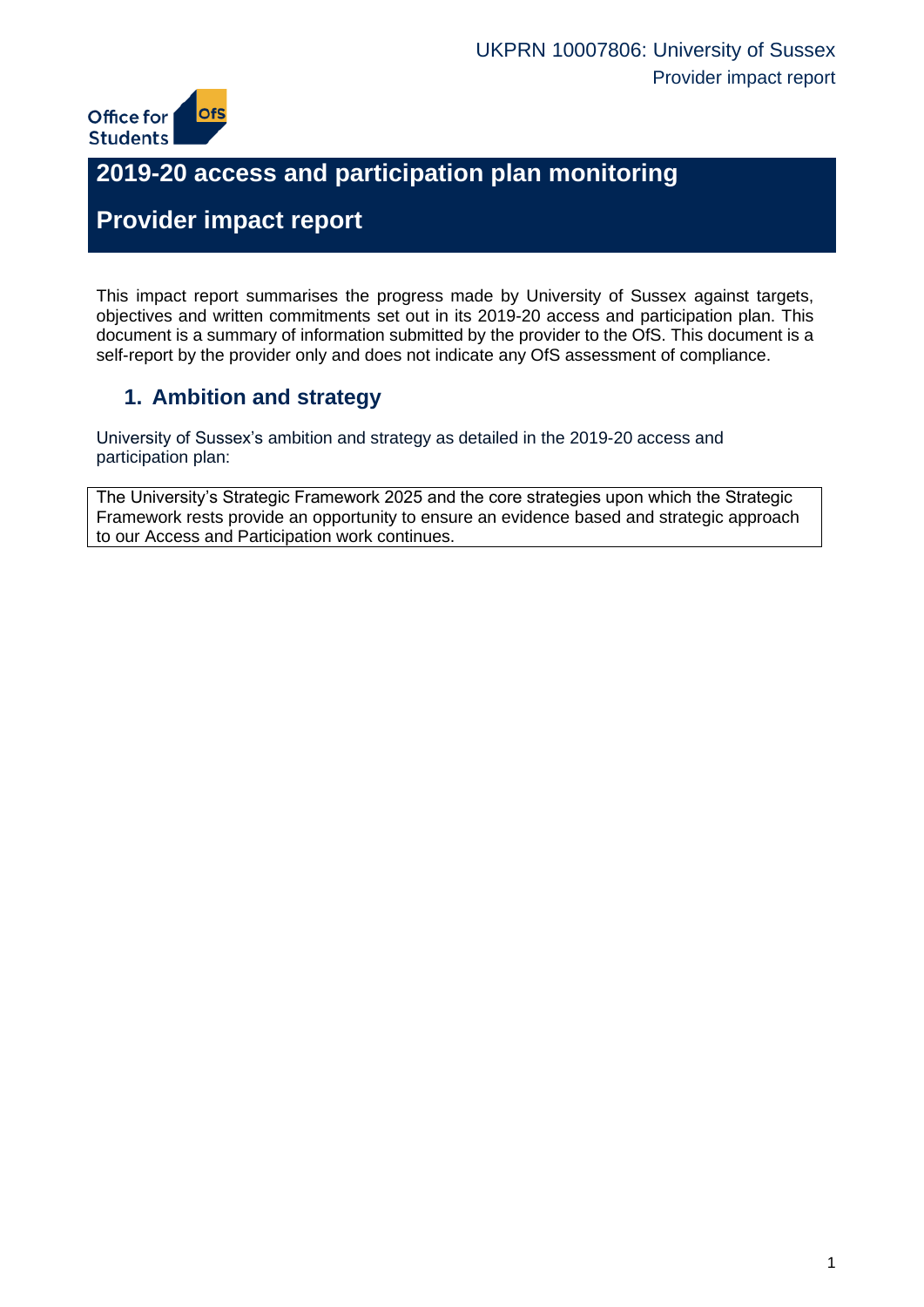We aim to promote and celebrate the diversity on our campus and will put collaborative working at the heart of what we do. Through our Framework we aim to build on our success in widening participation and to ensure:

- meaningful student participation
- that the diversity of our student and academic body is celebrated

• the individual needs of our students are both respected and supported through a personalised, holistic and inclusive approach.

Our Access and Participation Plan is underpinned by four principles which both reflect and support the institutional strategy.

Principle One - to adopt an evidence-based approach. We will ensure our Access, Success and Progress work is of a high standard and evidence-led so that resource is directed to where it has most impact.

Principle Two - to continue to support students most in need. Over the course of the Strategic Plan we will achieve this, by ensuring a) our Access and Participation Plan focusses on those most in need; and b) by developing a recognised programme to promote positive student physical and mental health and wellbeing. We will be known as a University that promotes good health and wellbeing throughout - and beyond - our students' education.

Principle Three - our approach to Access will take into account feedback from our students, expert practitioners and the needs of the wider community. The University prides itself in being a listening organisation and, co-delivering projects on the ground in local communities to encourage students from under-represented groups to participate in Higher Education. We will strive to be recognised as an anchor institution in our locale and region, which convenes community dialogue and encourages social cohesion.

Principle Four - to provide the best possible student experience. We will ensure that activities and programmes that support student retention and attainment will be embedded and will be accessible for all students alongside targeted support for specific groups of students. We recognise that our activity will need to be responsive to the differing needs of students throughout their time at Sussex.

The University has carefully sought out and cultivated collaborations and partnerships with other universities and with community and third sector organisations, recognising a cumulative benefit in strategically combined effort. Through our outreach programmes we will endeavour to prepare participants for student life – academic, social, and cultural – contributing to their success and progression whichever university they choose to go to.

One of our key priorities is reducing the gaps in outcomes between different groups of students. We recognise the importance of better understanding the causes of differential outcomes but also the challenge of that work. We seek to understand what interventions will have the most impact and deliver strategies to address these. We have included targets in our resource plan to drive our work in this area.

Our data analyst will take steps to ensure that our activities and services are carefully monitored in order to understand the engagement of different groups of students with this support. Where gaps in engagement are identified, particularly where correlated with differential outcomes, clear strategies will be developed to effectively communicate the range of activities available and improve uptake.

Or further information please see the University of Sussex's Access and Participation Plan 2019-20.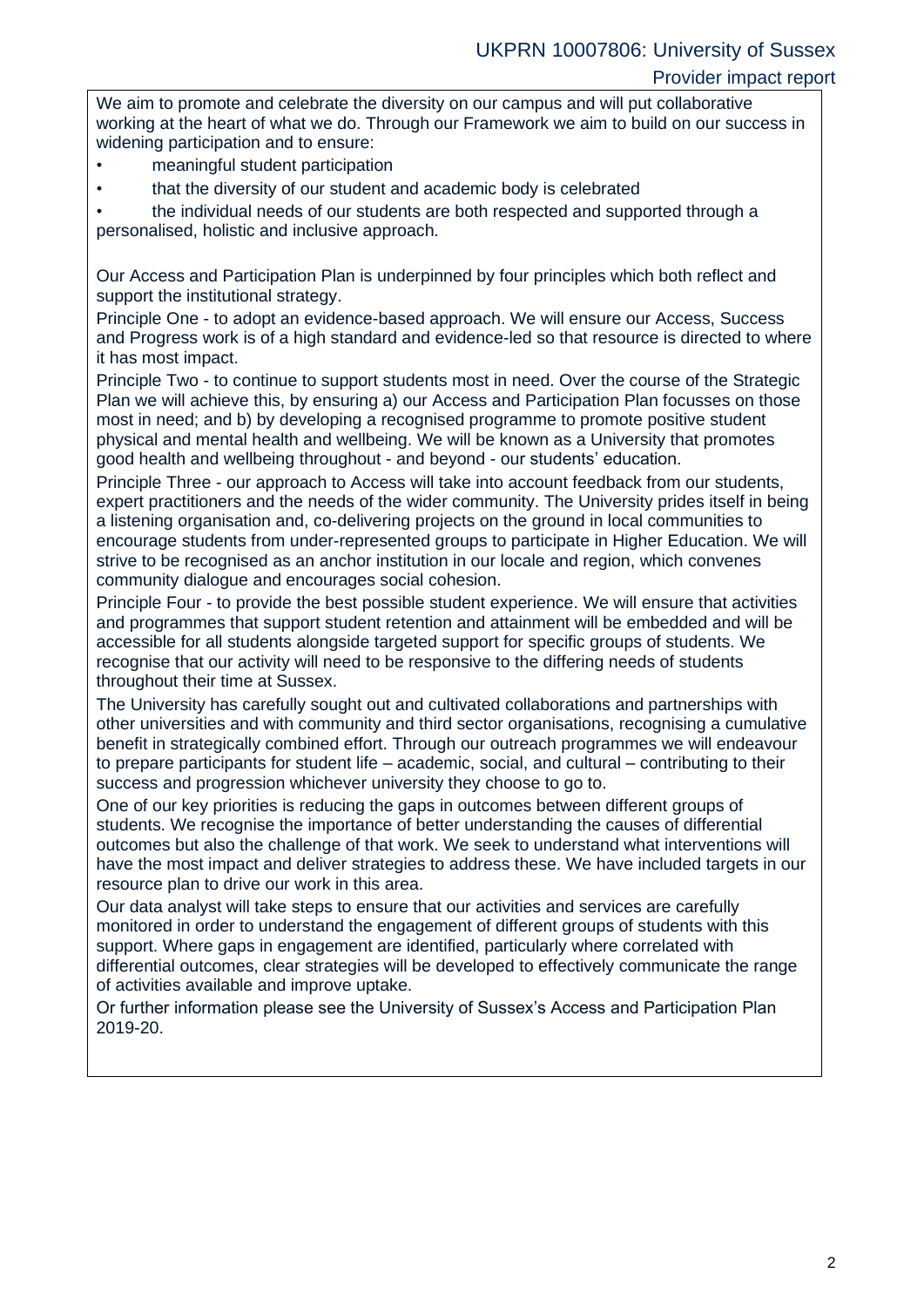# UKPRN 10007806: University of Sussex Provider impact report

# **2. Self-assessment of targets**

The tables that follow provide a self-assessment by University of Sussex of progress against the targets approved in its 2019-20 access and participation plan.

Please note the tables contain only a summary of target milestones approved in 2019-20 access and participation plans. Full information can be found in Table 8a - statistical targets and milestones and Table 8b -**Other milestones and targets** of University of Sussex's 2019-20 [access and participation plan.](https://www.officeforstudents.org.uk/advice-and-guidance/the-register/search-for-access-and-participation-plans/#/AccessPlans/)

Any optional commentary provided against the targets is given in [Annex B.](#page-12-0)

### <span id="page-2-0"></span>**Statistical targets and milestones**

| Reference<br><b>Number</b><br>(lifecycle<br>stage) | <b>Description</b>                                                                              | <b>Baseline</b><br>year | <b>Baseline data</b> | 2018-19 milestone | 2019-20 milestone | <b>Units of</b><br>target | <b>Comparison</b><br>year | <b>Actual</b><br>performance<br>in comparison<br>year | <b>Target self-</b><br>assessment |
|----------------------------------------------------|-------------------------------------------------------------------------------------------------|-------------------------|----------------------|-------------------|-------------------|---------------------------|---------------------------|-------------------------------------------------------|-----------------------------------|
| T16a_01<br>(Access)                                | To ensure we remain 2% above<br><b>Location Adjusted Benchmark</b>                              | 2014-15                 | 86.7%                | 2% above LAB      | 2% above LAB      | Percentage                | 2019-20                   | 89                                                    | Expected<br>progress              |
| T16a_02<br>(Access)                                | To increase the proportion of NS-<br>SEC groups 4-7 from 22.5% to<br>25%                        | 2014-15                 | 22.5%                | <b>NA</b>         | <b>NA</b>         | Percentage                | 2019-20                   | $\overline{0}$                                        | Expected<br>progress              |
| T16a_03<br>(Access)                                | To increase the proportion of<br>entrants from LPN from 7.8% to<br>9%                           | 2014-15                 | 7.8%                 | 8.2%              | 8.5%              | Percentage                | 2019-20                   | 7.9                                                   | Limited<br>progress               |
| T16a_04<br>(Access)                                | To increase the proportion of<br>entrants from BAME groups from<br>18.3% to 20%                 | 2014-15                 | 18.3%                | 19.2%             | 19.5%             | Percentage                | 2019-20                   | 26.2                                                  | Expected<br>progress              |
| T16a_05<br>(Student<br>success)                    | To reduce the proportion of non-<br>continuation following 1st year of<br>entry from 3.9% to 3% | 2014-15                 | 3.9%                 | 3.6%              | 3.4%              | Percentage                | 2019-20                   | $\overline{3}$                                        | <b>Expected</b><br>progress       |
| T16a_06<br>(Access)                                | To raise within the national top<br>quartile                                                    | 2014-15                 | 11.3%                | 12.2%             | 12.2%             | Percentage                | 2019-20                   | 10.7                                                  | Limited<br>progress               |
| T16a_07<br>(Progression)                           | To maintain 80% graduate highly<br>skilled destinations                                         | 2014-15                 | 80%                  | 80%               | 80%               | Percentage                | 2019-20                   | 70                                                    | Limited<br>progress               |
| T16a_08<br>(Progression)                           | To maintain 30% progression to<br>further study                                                 | 2014-15                 | 30%                  | 30%               | 30%               | Percentage                | 2019-20                   | 17                                                    | Limited<br>progress               |
| T16a_09<br>(Access)                                | To increase the proportion of<br>POLAR 3 QUINTILE 1 AND 2 from<br>21% to 25% (REPLACE nssec)    | 2016-17                 | 21%                  | 22%               | 23%               | Percentage                | 2019-20                   | 19.6                                                  | Limited<br>progress               |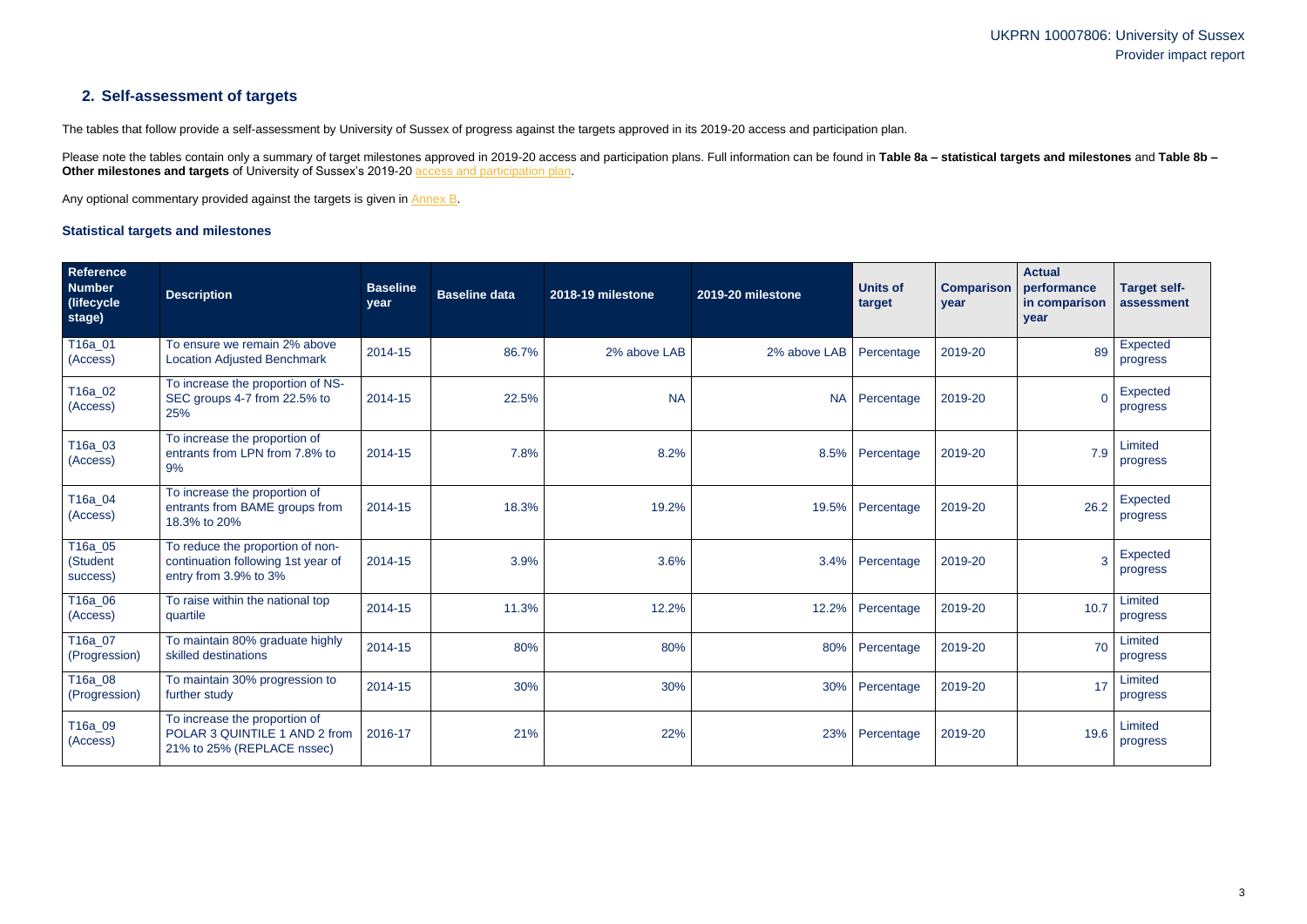# UKPRN 10007806: University of Sussex Provider impact report

# **Other milestones and targets**

| Reference<br><b>Number</b><br>(lifecycle<br>stage) | <b>Description</b>                                                                                                                                           | <b>Baseline</b><br>year | <b>Baseline data</b> | 2018-19 milestone | 2019-20 milestone | <b>Units of</b><br>target                | <b>Comparison</b><br>year | <b>Actual</b><br>performance<br>in comparison<br>year | <b>Target self-</b><br>assessment |
|----------------------------------------------------|--------------------------------------------------------------------------------------------------------------------------------------------------------------|-------------------------|----------------------|-------------------|-------------------|------------------------------------------|---------------------------|-------------------------------------------------------|-----------------------------------|
| T16b_01<br>(Access)                                | To create a network of 40 full, 40<br>associate and 40 collaborative<br>partner schools and colleges.                                                        | 2013-14                 | 75                   | n/a               | n/a               | N/A (see<br>description<br>commentary)   | 2019-20                   |                                                       | <b>Expected</b><br>progress       |
| T16b_02<br>(Access)                                | To raise individual enrolments in<br>our First-Generation Scholars pre-<br>entry scheme from 4000 to 7000<br>across the scheme                               | 2013-14                 | 4000                 | 7000              | 7000              | N/A (see<br>description /<br>commentary) | 2019-20                   | $\overline{0}$                                        | Expected<br>progress              |
| T16b_03<br>(Access)                                | School staff engagement of full<br>partner school staff to attend an<br>annual staff development<br>opportunity                                              | 2013-14                 | 70%                  | n/a               | n/a               | N/A (see<br>description /<br>commentary) | 2019-20                   | $\Omega$                                              | Expected<br>progress              |
| T16b_04<br>(Access)                                | Parents / guardians in full partner<br>schools to attend at least one<br>event                                                                               | 2013-14                 | 4364                 | n/a               | n/a               | N/A (see<br>description /<br>commentary) | 2019-20                   | $\Omega$                                              | Expected<br>progress              |
| T16b_05<br>(Student<br>success)                    | Study skills, personal<br>development, careers and<br>leadership engagements of First-<br>Generation Scholars involved in<br>one or more of these activities | 2013-14                 | 75%                  | 90%               | 90%               | N/A (see<br>description<br>commentary)   | 2019-20                   |                                                       | Expected<br>progress              |
| T16b_06<br>(Progression)                           | Funded internships and work<br>placements for First-Generation<br>Scholars involved in one or more<br>opportunities by their final year                      | 2014-15                 | 20%                  | 30%               | 30%               | N/A (see<br>description<br>commentary)   | 2019-20                   | $\mathbf{0}$                                          | Expected<br>progress              |
| T16b_07<br>(Access)                                | <b>COLLABORATION: Realising</b><br>opportunities targets for the<br>progression of RO participants to<br>an RO partner university                            | 2015-16                 | 25%                  | 25%               |                   | 25% Percentage                           | 2019-20                   | 38                                                    | <b>Expected</b><br>progress       |
| T16b_08<br>(Access)                                | PARTNERSHIP: To develop and<br>maintain a network of 120 schools                                                                                             | 2015-16                 | 90                   | 120               |                   | 120 Headcount                            | 2019-20                   | 123                                                   | Expected<br>progress              |
| T16b_09<br>(Progression)                           | PARTNERSHIP: To develop and<br>maintain a network of 1500<br>employers for FGS student and<br>graduate engagement.                                           | 2015-16                 | 500                  | 900               |                   | 1100 Headcount                           | 2019-20                   | 1655                                                  | Expected<br>progress              |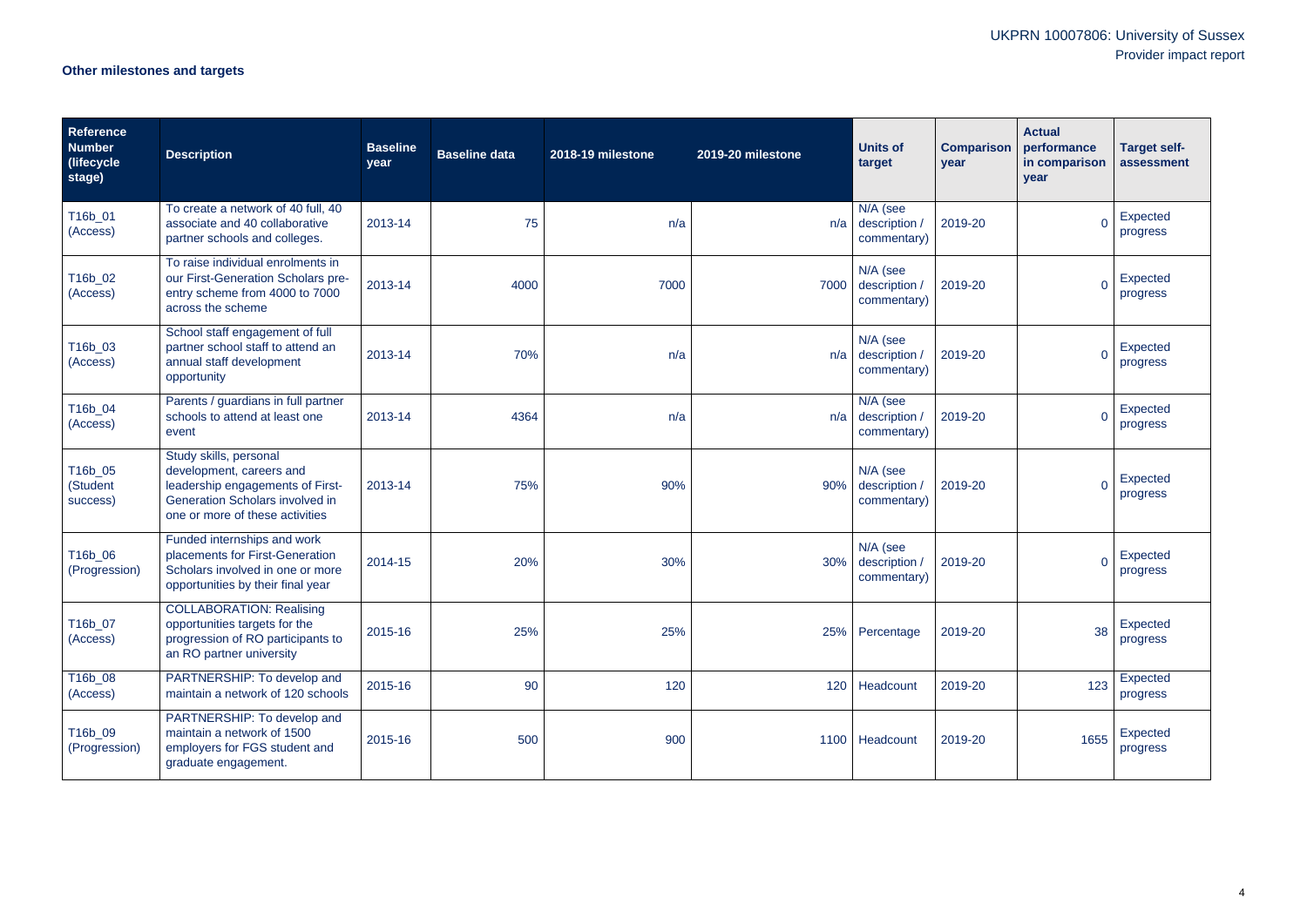|                                 |                                                                                                                                                                                                                                                                                                                                                                                    |         |              |     |                 |         |      | UKPRN 10007806: University of Sussex<br>Provider impact report |
|---------------------------------|------------------------------------------------------------------------------------------------------------------------------------------------------------------------------------------------------------------------------------------------------------------------------------------------------------------------------------------------------------------------------------|---------|--------------|-----|-----------------|---------|------|----------------------------------------------------------------|
| T16b_10<br>(Student<br>success) | PARTNERSHIP: To widen our<br>existing work shadowing<br>opportunities for Foundation and<br>Yr1 FGS students to look at group<br>engagement with students on<br>programmes of study and<br>encourage participation in a wider<br>basket of developmental outcomes<br>including work-shadowing,<br>internships, extra-curricula<br>activities, volunteering and part-<br>time work. | 2015-16 | 50           | 310 | 400   Headcount | 2019-20 | 407  | Expected<br>progress                                           |
| T16b_11<br>(Access)             | OUTCOMES: 50% of students<br>from FGS cohort engaging<br>intensively* to progress to higher<br>education within 3 years of<br>completing a level 3 qualification                                                                                                                                                                                                                   | 2014-15 | 42%          | n/a | 50% Percentage  | 2019-20 | 67.4 | Expected<br>progress                                           |
| T16b_12<br>(Progression)        | <b>OUTCOMES: To develop cultural</b><br>capital and employment<br>opportunities by providing<br>Internships in China for FGS<br>students                                                                                                                                                                                                                                           | 2015-16 | 45           | 100 | 100 Headcount   | 2019-20 | 168  | Expected<br>progress                                           |
| T16b_13<br>(Progression)        | <b>OUTCOMES: continue to provide</b><br>level of training and experience<br>which has allowed previous WP<br>interns to move into continuous<br>employment                                                                                                                                                                                                                         | 2014-15 |              |     | Headcount       | 2019-20 |      | Expected<br>progress                                           |
| T16b_14<br>(Access)             | RESPONSIVENESS: To develop<br>customised mechanisms which<br>allow teaching staff in partner<br>schools to have a guiding input into<br>the programme. All full partners to<br>receive a bespoke package of<br>partnership meetings, stakeholder<br>forum to meet twice yearly or CPD<br>opportunities to be offered to<br>School staff, based on their<br>requirements            | 2014-15 | 4700         | 90% | 95% Percentage  | 2019-20 | 95   | Expected<br>progress                                           |
| T16b_15<br>(Student<br>success) | RESPONSIVENESS: To develop<br>an Academic Partnership<br>Agreement to enable the Careers<br>and Employability Centre to<br>establish curricular embedded<br>version of the Sussex Plus<br><b>Employability Award in all Schools</b>                                                                                                                                                | 2015-16 | 100 students | 400 | 500 Headcount   | 2019-20 | 816  | Expected<br>progress                                           |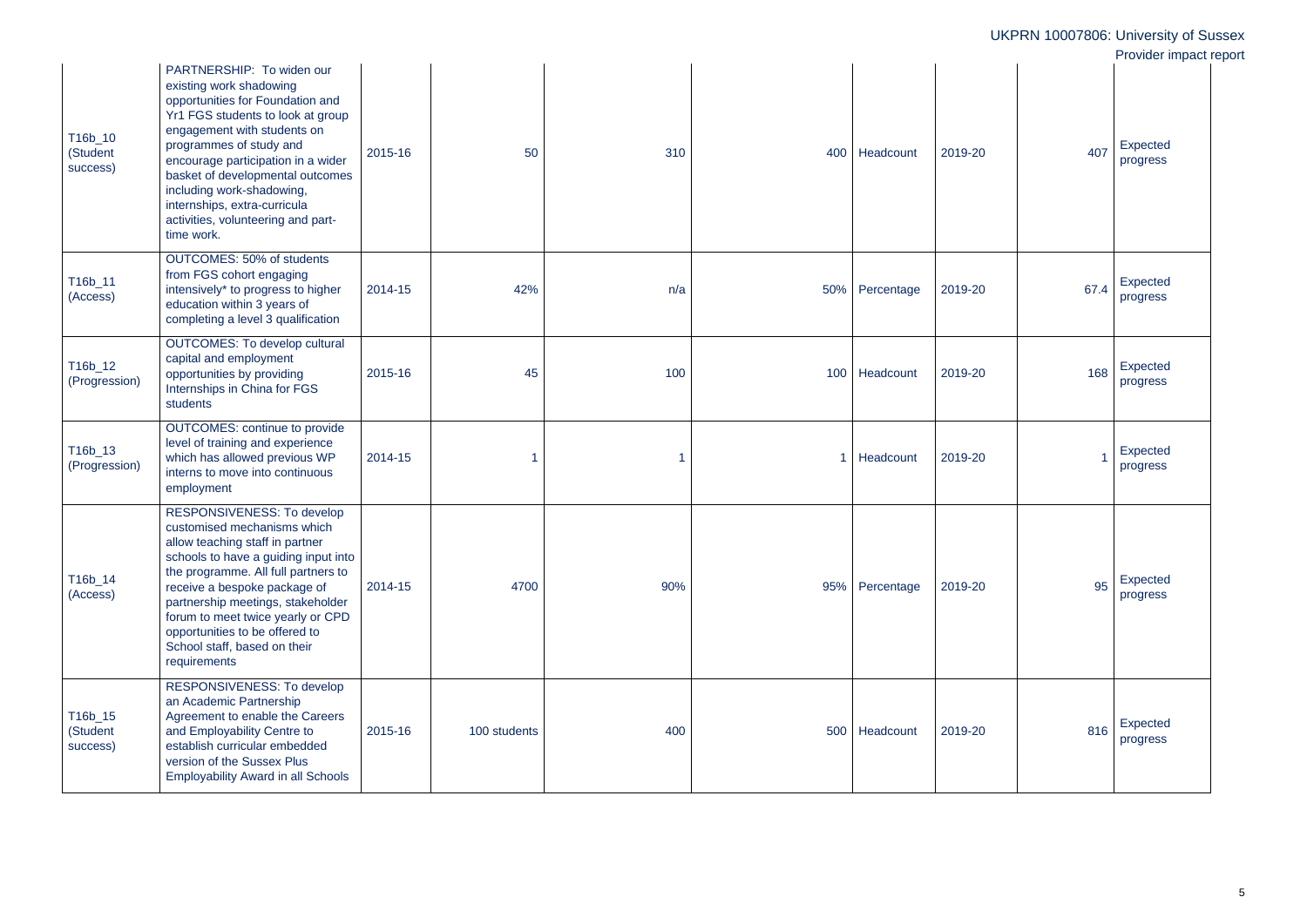|                                 |                                                                                                                                                                                                                                                                                                                                                                          |         |                           |                                            |                                            |                                                     |                | UKPRN 10007806: University of Sussex<br>Provider impact report |  |
|---------------------------------|--------------------------------------------------------------------------------------------------------------------------------------------------------------------------------------------------------------------------------------------------------------------------------------------------------------------------------------------------------------------------|---------|---------------------------|--------------------------------------------|--------------------------------------------|-----------------------------------------------------|----------------|----------------------------------------------------------------|--|
| T16b_16<br>(Progression)        | RESPONSIVENESS: To develop<br>stronger channels of<br>communication for academic<br>colleagues to better equip them<br>with information and themed<br>advice sessions about progression<br>opportunities for first-generation<br>scholars                                                                                                                                | 2015-16 | limited<br>communications | termly newsletter and 5<br>advice sessions | termly newsletter and 6<br>advice sessions | N/A (see<br>2019-20<br>description /<br>commentary) | $\overline{0}$ | <b>Expected</b><br>progress                                    |  |
| T16b_17<br>(Access)             | <b>INCLUSIVITY: To develop</b><br>channels of communication for<br>parents / carers to better equip<br>them with knowledge of the HE<br>sector and the FGS programme.<br>To increase the number of parents<br>/ carers reached through targeted<br>communication - newsletters, 2<br>themed advice sessions to be held<br>at the University, project specific<br>events. | 2015-16 | 4364                      | 5300                                       |                                            | 5500 Headcount<br>2019-20                           | 2655           | Limited<br>progress                                            |  |
| T16b_18<br>(Student<br>success) | INCLUSIVITY: To develop the<br>Skills Hub on-line resource<br>integrating Study Success at<br>Sussex and InfoSuss the Library<br>resource into a one-stop shop<br>resource and further develop<br>channels of communication with<br><b>FGS students to foster</b><br>academic/study skill success.                                                                       | 2015-16 | none                      | 2000 stuents tracked                       | 2500 students tracked                      | N/A (see<br>2019-20<br>description /<br>commentary) | $\Omega$       | Expected<br>progress                                           |  |
| T16b_19<br>(Progression)        | INCLUSIVITY: to maintain the<br>number of student ambassadors<br>from recruited FGS backgrounds to<br>develop employability                                                                                                                                                                                                                                              | 2014-15 | 75%                       | 75%                                        |                                            | 75% Percentage<br>2019-20                           | 100            | <b>Expected</b><br>progress                                    |  |
| T16b_20<br>(Access)             | ATTAINMENT: To ensure 50% of<br><b>Villiers Park Crawley Scholars</b><br>achieve 3 A*-B A levels                                                                                                                                                                                                                                                                         | 2016-17 | First year of<br>activity | 50%                                        |                                            | 50% Percentage<br>2019-20                           | 48             | Limited<br>progress                                            |  |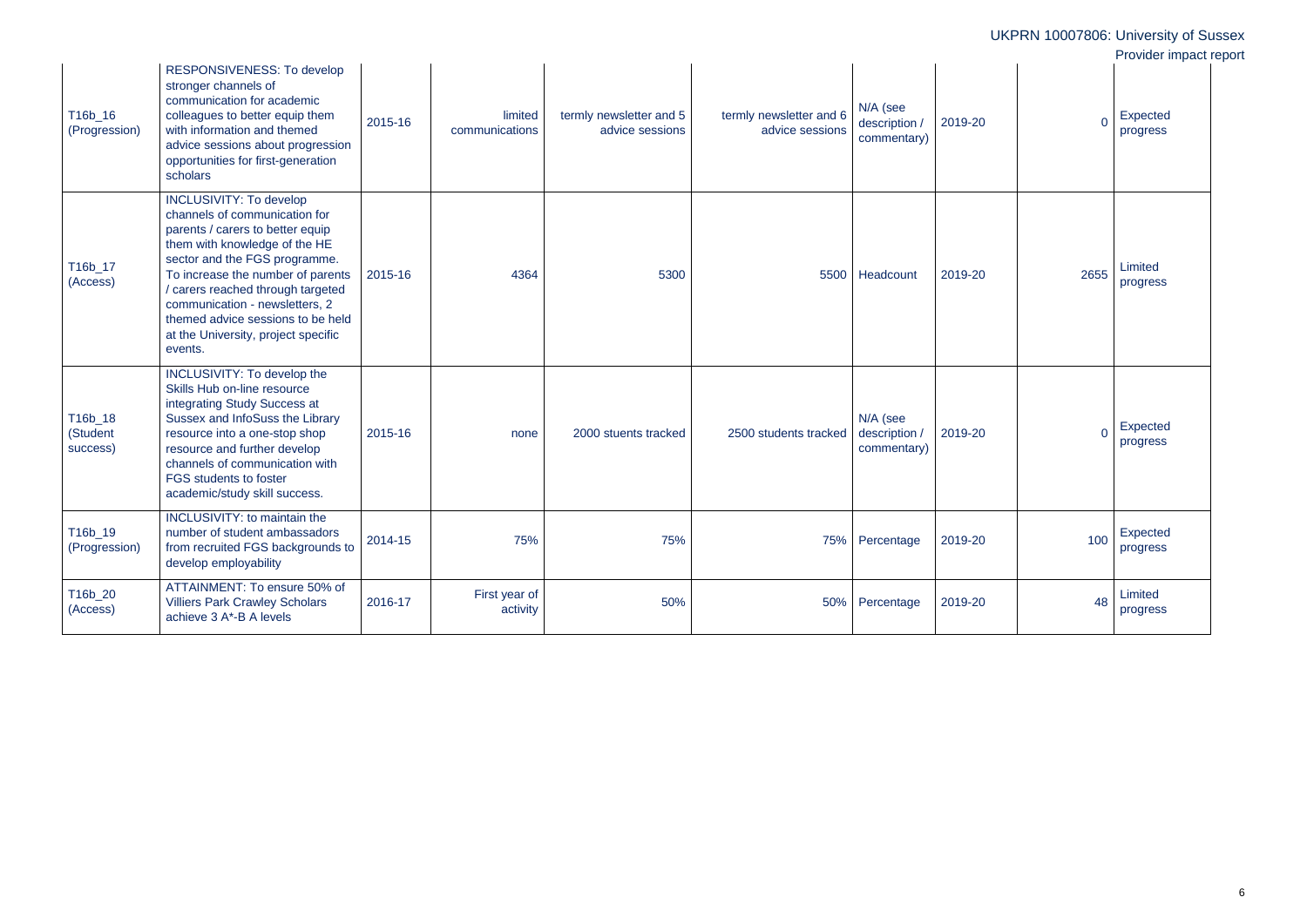### **3. Investment commitments**

### **3.1. Access and participation investment for the last audited year**

Please note that some differences in predicted vs actual spend may be due to reporting differences between academic and financial years.

| Financial year           | 2019-20             |                    |                  |  |  |  |
|--------------------------|---------------------|--------------------|------------------|--|--|--|
|                          | Predicted spend (£) | Actual spend $(E)$ | Difference (ppt) |  |  |  |
| <b>Access investment</b> | £2,480,000.00       | £1,830,000.00      | $-26%$           |  |  |  |
| <b>Financial Support</b> | £6,204,965.00       | £5,901,000.00      | -5%              |  |  |  |

### **4. Action plan**

Where progress was less than expected University of Sussex has made the following commitments to increase the rate of progress against their targets.

| <b>Reference</b><br><b>Number</b> | Steps that will be taken in the future to make expected progress against<br>target                                                                                                                                                                                                                                                                                                                                                |
|-----------------------------------|-----------------------------------------------------------------------------------------------------------------------------------------------------------------------------------------------------------------------------------------------------------------------------------------------------------------------------------------------------------------------------------------------------------------------------------|
| T16a_03                           | N/A                                                                                                                                                                                                                                                                                                                                                                                                                               |
| T16a_06                           | We will continue with our support programme for mature applicants in 20-21.<br>Applicants are also eligible for a place on our Sussex Access programme which<br>is currently being delivered on line. We have also started project work,<br>specifically supporting adults in to higher education, with relevant community<br>groups in the local area such as Gingerbread a charity focused on the support of<br>single parents. |
| T16a 07                           | As Column W                                                                                                                                                                                                                                                                                                                                                                                                                       |
| T16a 08                           | As Column W                                                                                                                                                                                                                                                                                                                                                                                                                       |
| T16a 09                           | Please see target T16a_03 commentary                                                                                                                                                                                                                                                                                                                                                                                              |
| T16b_17                           | We are also looking to develop this work further and are engaging in a sector<br>wide working group with NERUPI in developing parent/carers resources. We<br>hope to establish a parent/carer ambassador group after the current pandemic.                                                                                                                                                                                        |
| T16b_20                           | The partnership with Villiers Park was ceased in 2019 so we no longer have<br>cohorts of students attached to this programme.                                                                                                                                                                                                                                                                                                     |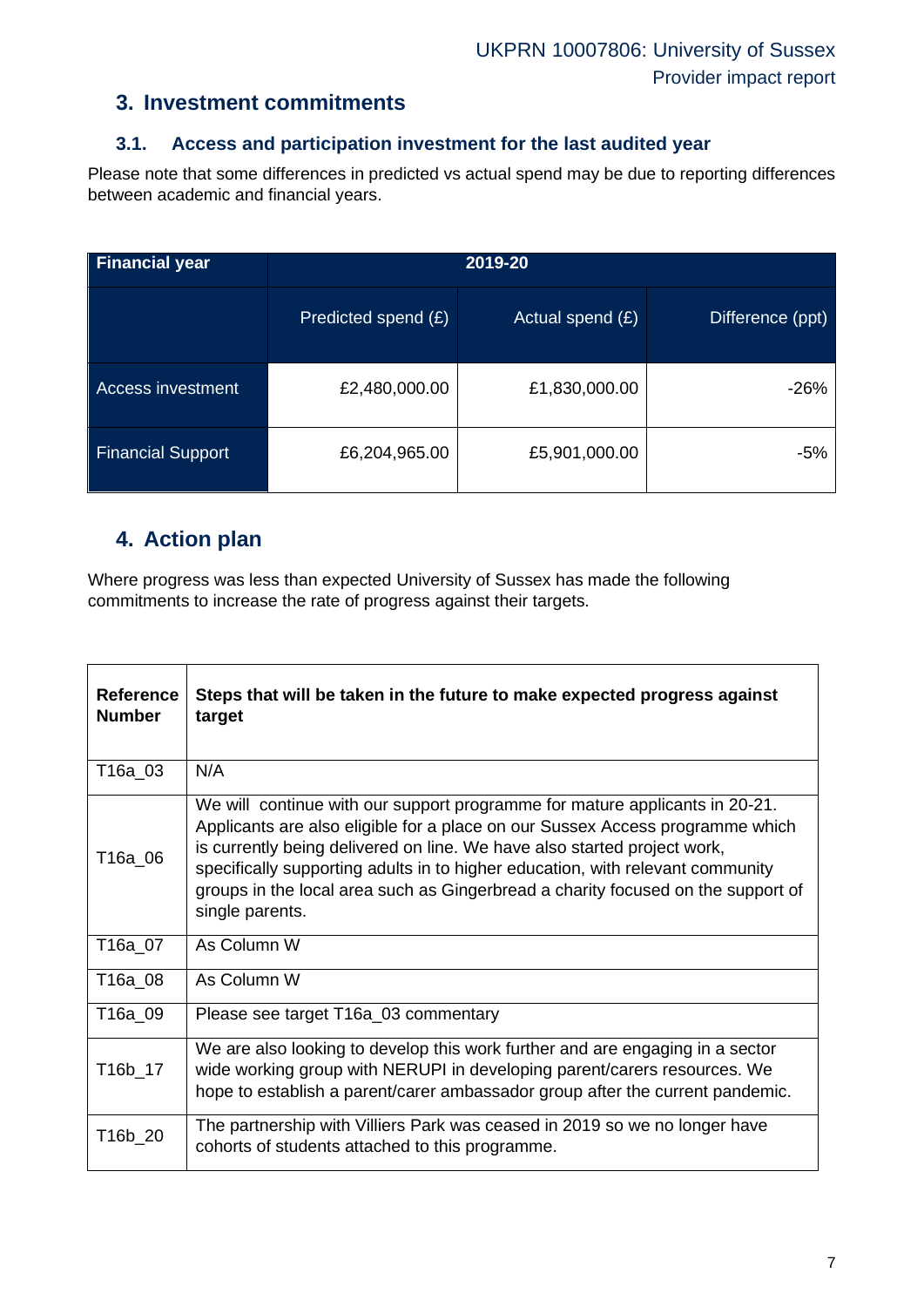# **5. Confirmation**

University of Sussex confirms that:

| Student engagement                                                                                                                                                                                                                             |  |  |  |  |  |  |  |
|------------------------------------------------------------------------------------------------------------------------------------------------------------------------------------------------------------------------------------------------|--|--|--|--|--|--|--|
| Have you worked with your students to help them complete the access and participation plan<br>monitoring student submission?                                                                                                                   |  |  |  |  |  |  |  |
| <b>No</b>                                                                                                                                                                                                                                      |  |  |  |  |  |  |  |
| Have you engaged with your student body in the design, evaluation, and monitoring of the plan?                                                                                                                                                 |  |  |  |  |  |  |  |
| Yes                                                                                                                                                                                                                                            |  |  |  |  |  |  |  |
| Verification and sign off                                                                                                                                                                                                                      |  |  |  |  |  |  |  |
| University of Sussex has confirmed that the information included in this impact report is<br>accurate, that it has been compiled in line with OfS guidance, and that it is being submitted on<br>behalf of the governing body of the provider. |  |  |  |  |  |  |  |
| Yes                                                                                                                                                                                                                                            |  |  |  |  |  |  |  |
| Accountable officer sign off                                                                                                                                                                                                                   |  |  |  |  |  |  |  |
| Adam Tickell<br>Name                                                                                                                                                                                                                           |  |  |  |  |  |  |  |
| <b>Vice Chancellor</b><br><b>Position</b>                                                                                                                                                                                                      |  |  |  |  |  |  |  |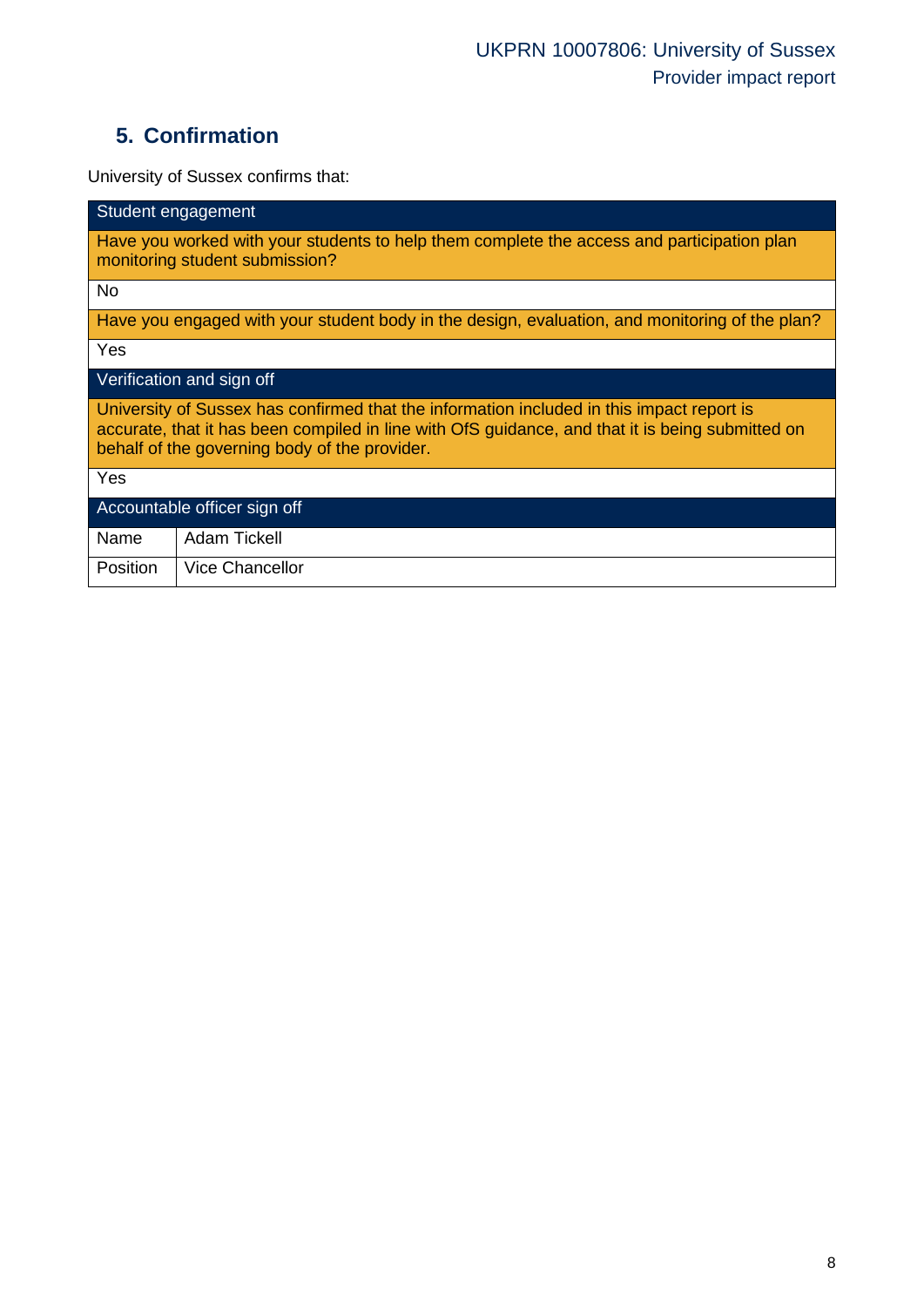### **Annex A: Commentary on progress against targets**

University of Sussex's commentary where progress against targets was less than expected.

#### **Target reference number: T16a\_03**

#### How have you met the commitments in your plan related to this target?

We have in 19/20 reviewed all our Access programmes and provision and as a consequence launched a new Access Programme for students from POLAR 4 Q1 and IMD Q1 areas and students from OfS underrepresented groups. This programme includes information and guidance, academic enrichment and support, mentoring, opportunities for catch up support in A level subjects and when we are able a residential programme on campus. Completion of the programme also qualifies students for a reduced grade offer as part of our contextual offer at Sussex. We have also produced online information and guidance resources across the key stages 3-5 and met our commitments of delivering both year 10 and year 12 WP targeted summer schools virtually. Evaluation has demonstrated successful outcomes in improved motivation and expectation to apply to university and also enhanced key academic skills.

Have you taken any additional steps other than that detailed in the plan to reach the selected milestone?

Due to lockdown we have engaged with schools and colleges via online teachers groups, promoting our programmes. We reviewed our schools and colleges strategy idenitfying new regional areas of work and built on developing new partnerships in those areas. We held an online conference for teachers and WP practitioners to promote awareness, develop CPD for teachers and promote the new programmes available for underrepresented students across our regions. We have since this conference worked collaboratively with UniConnects within our new target areas.

#### **Target reference number: T16a\_06**

How have you met the commitments in your plan related to this target?

In 18/19 we carried out focus group research with current UG students to establish the type of support that would be most beneficial for mature students. We also carried out consultation with a local FE college to see what support Access to HE course students required. In 18/19 we ran a mature student applicant support programme that provided tailored on campus events, support from our admissions team on entry requirements, personal statement support and also a successful call centre where Sussex undergraduate mature students gave support and guidance and answered the queries and concerns of mature applicants. We have continued to support mature students in the same way in 19-20, however have replaced the on campus events with online zoom calls with members of the Access team.

Have you taken any additional steps other than that detailed in the plan to reach the selected milestone?

N/A

**Target reference number: T16a\_07**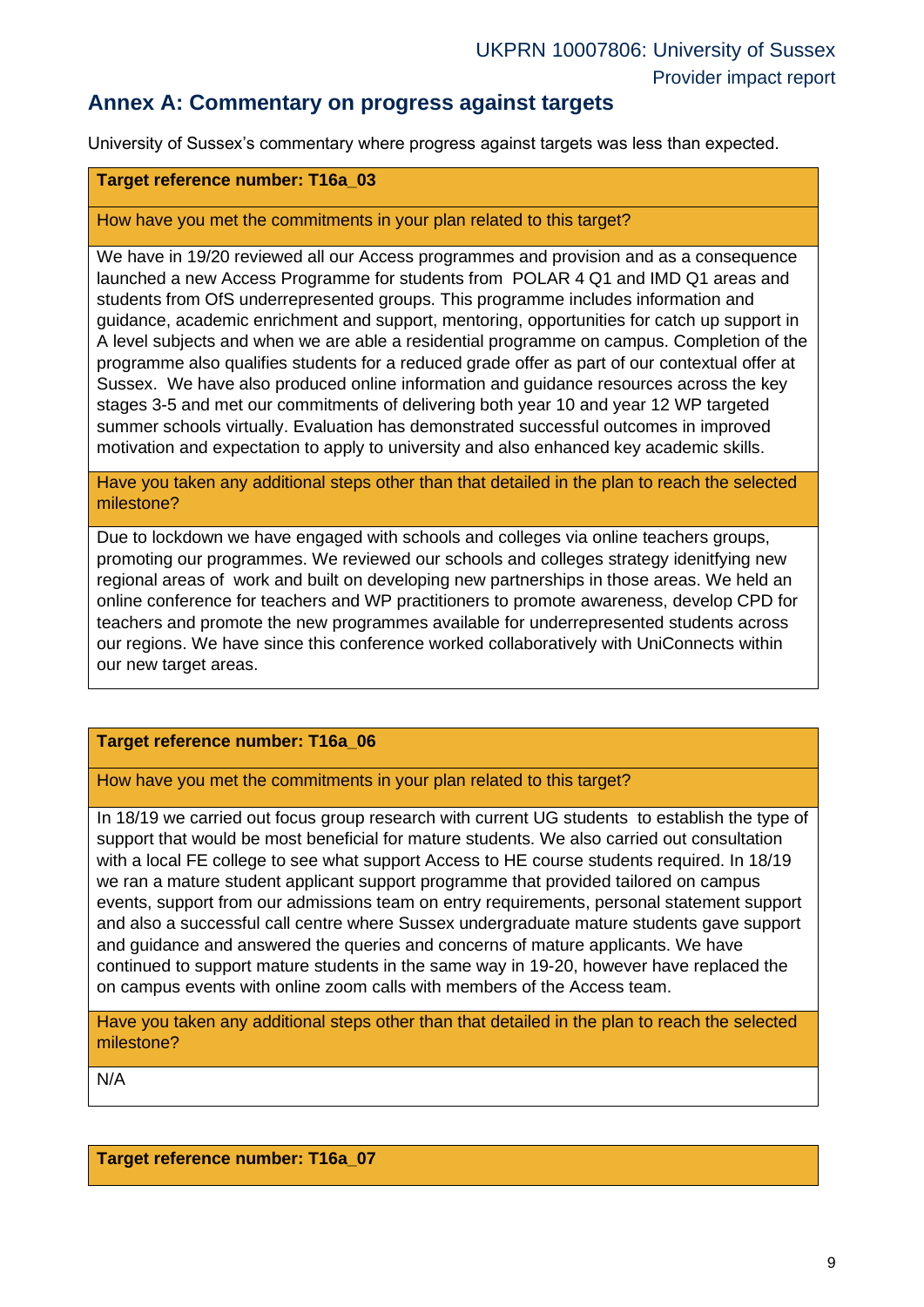#### How have you met the commitments in your plan related to this target?

70% of UK FT UG graduates were in highly skilled employment 15 months after graduation according to findings from HESA's first Graduate Outcomes Survey (GOS) of 2017/18 leavers. This is 10% below target and we have taken significant action, outlined in Column W, to return performance to 80% by 2025 or earlier. However, it should be noted that the 80% target was set in the context of the trajectory of results from GOS's predecessor, the Destination of Leavers from HE Survey (DLHE). The two surveys are recognised to be significantly different in their methodology and administration, making it statistically inappropriate to compare performance between the two. We have evidence that this drop in performance relates, to some considerable extent, to process rather than performance change. Evidence captured through our Graduate Outcomes Improvement Project indicates, for example, that the 27% fall in response rate between DLHE and GOS had a disproportionately negative impact on the number of returns from Sussex graduates in further study, which dropped from c. 30% in the DLHE to 17% in the GOS.

Have you taken any additional steps other than that detailed in the plan to reach the selected milestone?

Significant additional action was taken in 2019/20 to drive a return to 80% performance by 2025 or earlier. The University developed a Graduate Outcomes Improvement Project with associated KPIs. We also launched a new 2025 World Readiness and Employability Strategy. The new Strategy marks a change in direction, committing the University to: embedding employability and enterprise into the curriculum; reviewing all extra-curricular support; cocreating support with students; and significantly expanding the real world offer to students, which now includes double the number of internships, a student consultancy to business and a new provision for student entrepreneurs. As an early indicator of success, at the year-1 midyear point, the Operating Plan for this new Strategy has already delivered 9% (black students) and 6% (IMDQ1 students) growth in engagement with careers support programmes from students in our APP Progress target groups.

#### **Target reference number: T16a\_08**

How have you met the commitments in your plan related to this target?

17% of UK FT UG graduates were in further study 15 months after graduation according to findings from HESA's first Graduate Outcomes Survey (GOS) of 2017/18 leavers. This is 13% below target and we have taken significant action, outlined in Column W, to return performance to 30% by 2025 or earlier. However, it should be noted that the 30% target was set in the context of the trajectory of results from GOS's predecessor, the Destination of Leavers from HE Survey (DLHE). The two surveys are recognised to be significantly different in their methodology and administration, making it statistically inappropriate to compare performance between the two. We have evidence that this drop in performance relates, to some considerable extent, to process rather than performance change. Evidence captured through our Graduate Outcomes Improvement Project indicates, for example, that the 27% fall in response rate between DLHE and GOS had a disproportionately negative impact on the number of returns from Sussex graduates in further study.

Have you taken any additional steps other than that detailed in the plan to reach the selected milestone?

Significant additional action was taken in 2019/20 to drive a return to 30% performance by 2025 or earlier. The University developed a Graduate Outcomes Improvement Project with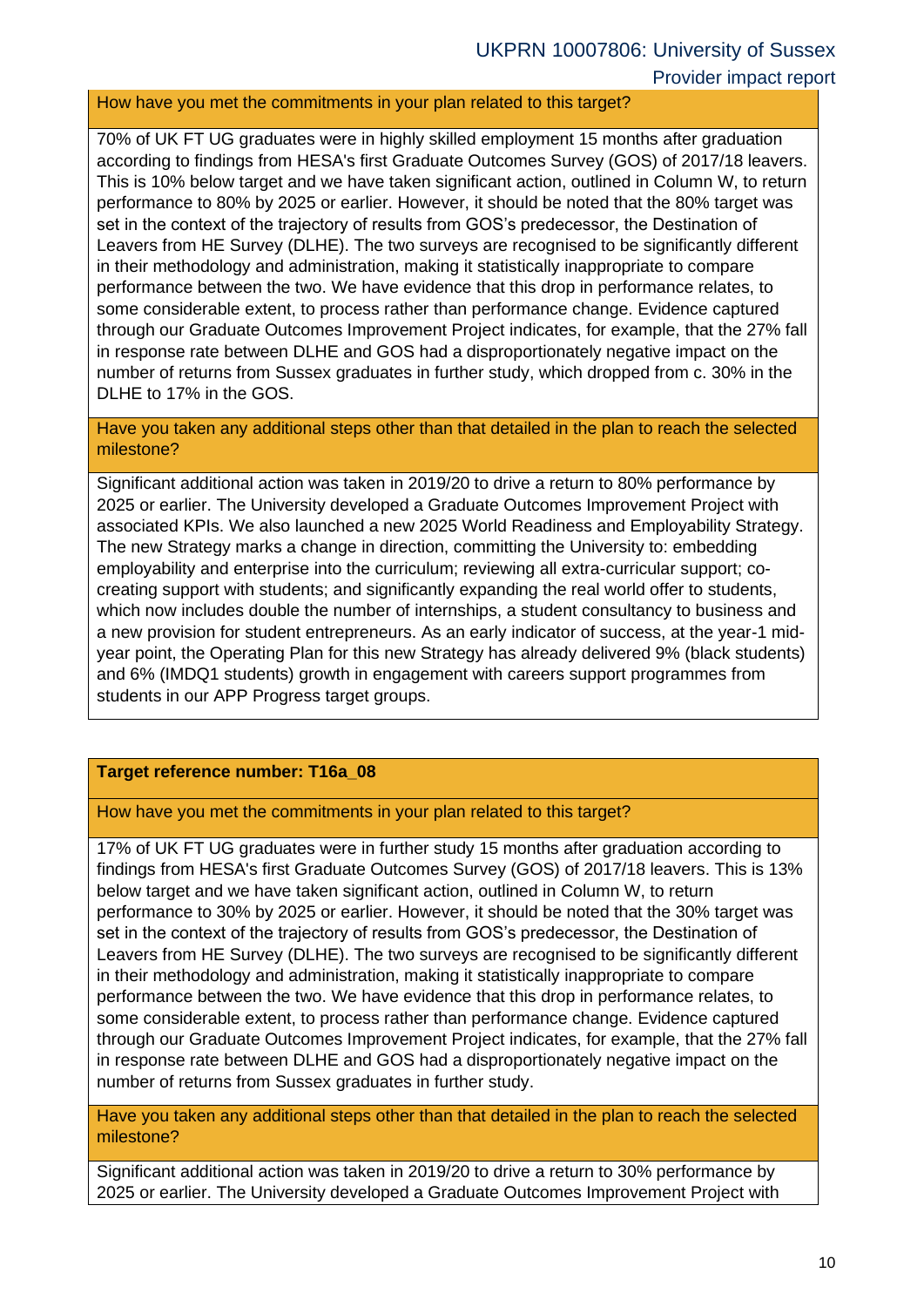### UKPRN 10007806: University of Sussex

#### Provider impact report

associated KPIs. We also launched a new 2025 World Readiness and Employability Strategy. The new Strategy marks a change in direction, committing the University to: embedding employability and enterprise into the curriculum; reviewing all extra-curricular support; cocreating support with students; and significantly expanding the real world offer to students, which now includes double the number of internships, a student consultancy to business and a new provision for student entrepreneurs. As an early indicator of success, at the year-1 midyear point, the Operating Plan for this new Strategy has already delivered 9% (black students) and 6% (IMDQ1 students) growth in engagement with careers support programmes from students in our APP Progress target groups.

**Target reference number: T16a\_09**

How have you met the commitments in your plan related to this target?

Please see target T16a\_03 commentary

Have you taken any additional steps other than that detailed in the plan to reach the selected milestone?

Please see target T16a\_03 commentary

#### **Target reference number: T16b\_17**

How have you met the commitments in your plan related to this target?

Our progress against target has been curtailed by the onset of COVID and the Access teams limited ability to engage with parents/carers via our normal channel of attendance at parents evenings in schools and our on campus events. We have seeked where possible to send information and guidance newsletters out to parents where we have email addresses and where possible our school contacts have forwarded on the parent communications, however, this has been a challenge due to school lockdowns. It is diffcult to report against the figure as we are unclear on the number of newsletters that will have reached parents/carers. We did however, have two online parents sessions that supported their child's attendance at the summer schools, where parents and carers where able to ask questions about life at University and supporting their child through application to University.

Have you taken any additional steps other than that detailed in the plan to reach the selected milestone?

We have developed a specific online resource for parents and carers and will be offering a webinar event for those parents where their child is participating in the new Sussex Access programme.

#### **Target reference number: T16b\_20**

How have you met the commitments in your plan related to this target?

The work with the cohort of 26 students had been undertaken since year 10 however, the impact of the final year of study was significant and will have undoubtably affected their centre assessed grades.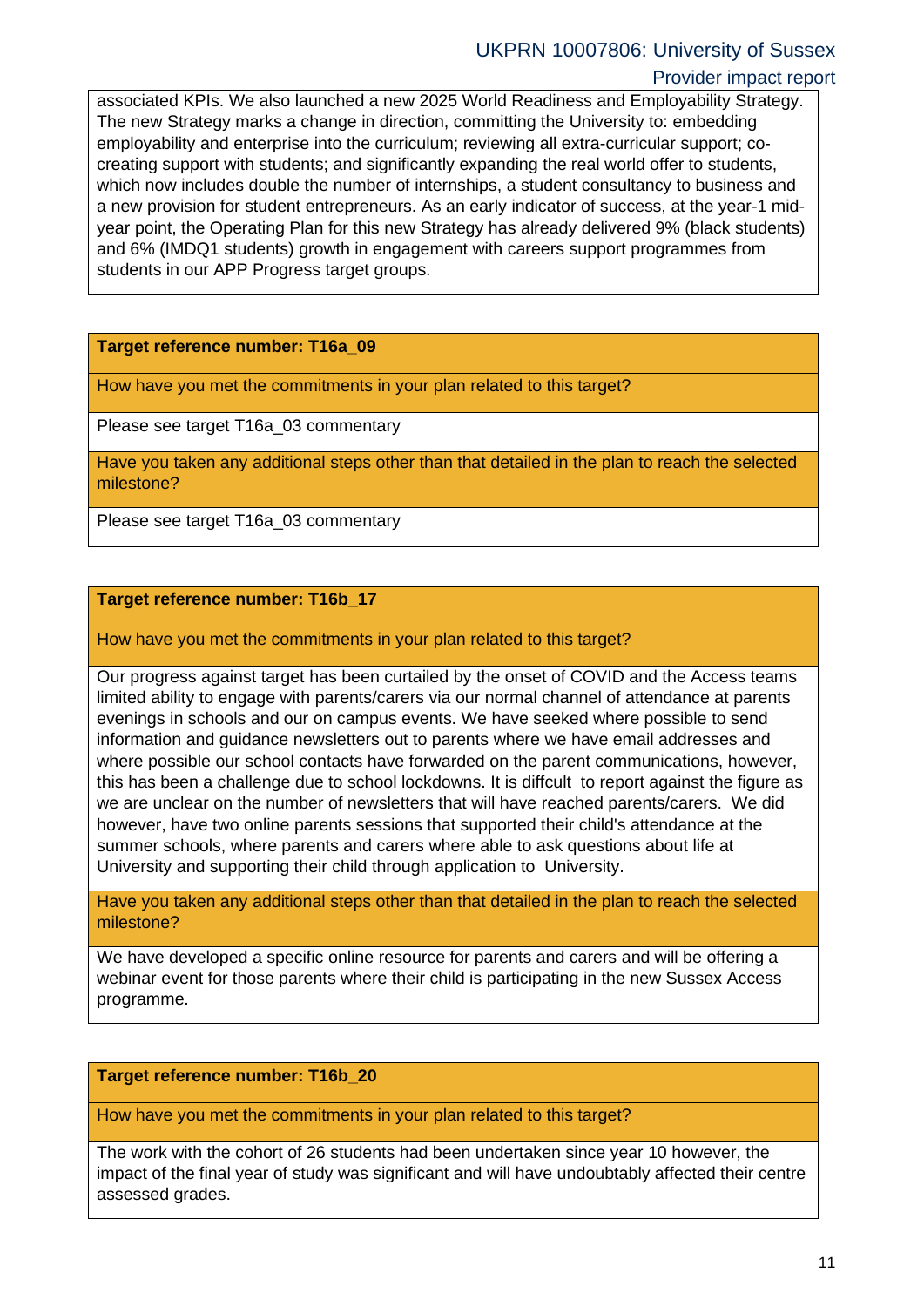### UKPRN 10007806: University of Sussex

#### Provider impact report

Have you taken any additional steps other than that detailed in the plan to reach the selected milestone?

Students were contacted during lockdown with online mentoring and motivational sessions.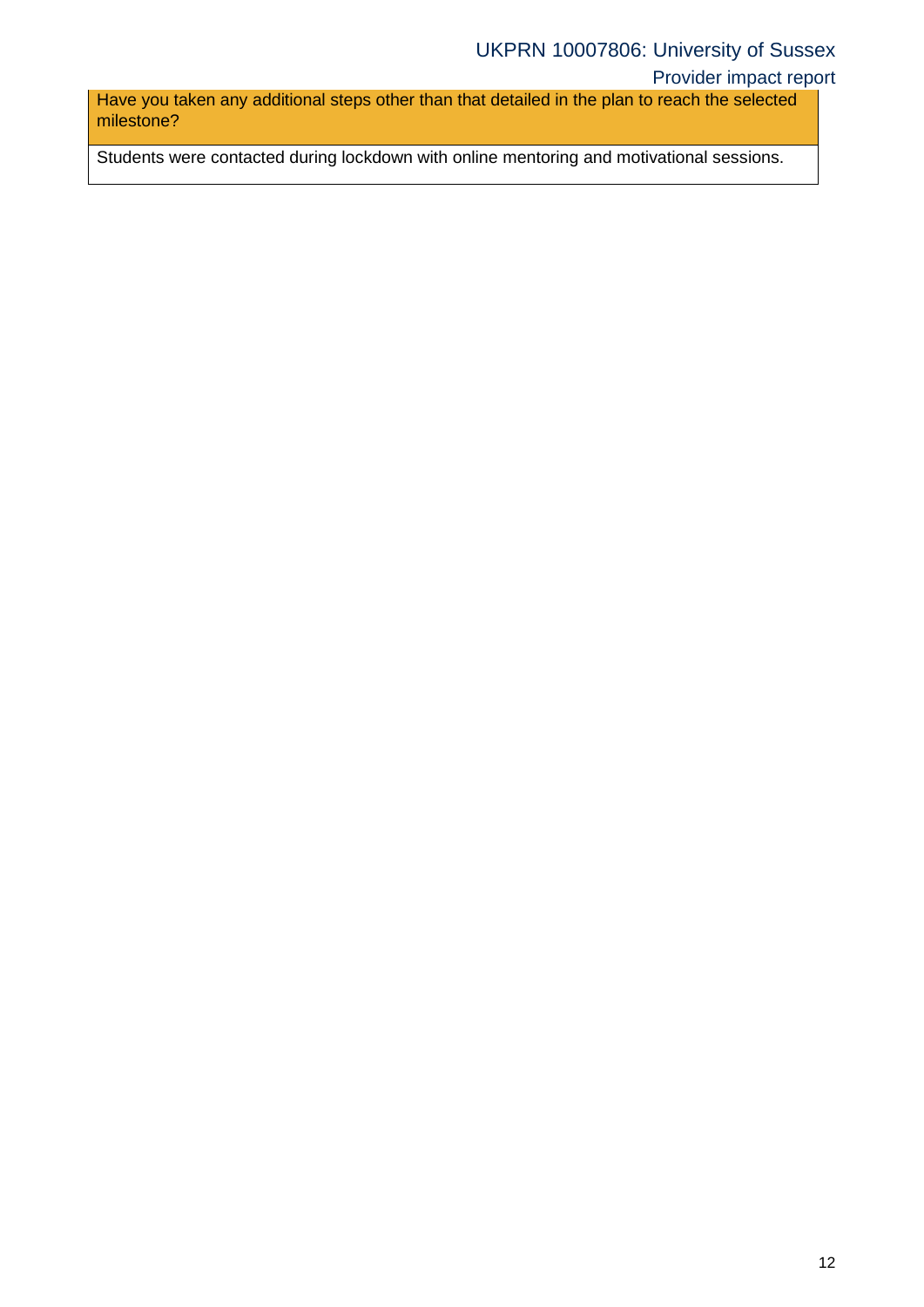# **Annex B: Optional commentary on targets**

University of Sussex's commentary on any of the targets listed in [Section 2.](#page-2-0)

<span id="page-12-0"></span>

| <b>Reference</b><br><b>Number</b> | <b>Optional commentary</b>                                                                                                                                                                                                                                                                                                                                                                                                                                                                                                                                                                                                                                                                                                                                                                                     |
|-----------------------------------|----------------------------------------------------------------------------------------------------------------------------------------------------------------------------------------------------------------------------------------------------------------------------------------------------------------------------------------------------------------------------------------------------------------------------------------------------------------------------------------------------------------------------------------------------------------------------------------------------------------------------------------------------------------------------------------------------------------------------------------------------------------------------------------------------------------|
|                                   |                                                                                                                                                                                                                                                                                                                                                                                                                                                                                                                                                                                                                                                                                                                                                                                                                |
| T16a_01                           |                                                                                                                                                                                                                                                                                                                                                                                                                                                                                                                                                                                                                                                                                                                                                                                                                |
| T16a_02                           | Target removed 18-19                                                                                                                                                                                                                                                                                                                                                                                                                                                                                                                                                                                                                                                                                                                                                                                           |
| T16a_03                           | The POLAR 3 Q1 target data is no longer applicable or measurable due to this<br>data being unavailable. The actual access data included in the return is POLAR 4<br>Q1. Our POLAR 4 Q5:Q1 ratio in 18-19 was 5.8:1. This narrowed to our smallest<br>ratio in 5 years in 19-20 to 5.3:1. Our target for 20-21 is 4.9:1 so we feel confident<br>of progress in the right direction. Furthermore, although only an indicator, the<br>recent UCAS end of cycle report for 2020 states the % placed applicants from<br>POLAR 4 Q1 is 8.6% indicating progress against the % placed applicants in 2019<br>of 6.9%. We await confirmation of the final data when our HESA return is<br>submitted. We consider that work as outlined in our 2020-2025 plan is still on<br>track to achieve POLAR 4 Q1 gap reductions. |
| T16a_04                           |                                                                                                                                                                                                                                                                                                                                                                                                                                                                                                                                                                                                                                                                                                                                                                                                                |
| T16a_05                           |                                                                                                                                                                                                                                                                                                                                                                                                                                                                                                                                                                                                                                                                                                                                                                                                                |
| T16a_06                           | Our data shows a 1% increase in mature students from 18/19 to 19/20 indicating<br>progression in the right direction.                                                                                                                                                                                                                                                                                                                                                                                                                                                                                                                                                                                                                                                                                          |
| T16a_07                           |                                                                                                                                                                                                                                                                                                                                                                                                                                                                                                                                                                                                                                                                                                                                                                                                                |
| T16a_08                           |                                                                                                                                                                                                                                                                                                                                                                                                                                                                                                                                                                                                                                                                                                                                                                                                                |
| T16a_09                           | Please see target T16a_03 commentary                                                                                                                                                                                                                                                                                                                                                                                                                                                                                                                                                                                                                                                                                                                                                                           |
| T16b 01                           | Target removed                                                                                                                                                                                                                                                                                                                                                                                                                                                                                                                                                                                                                                                                                                                                                                                                 |
| T16b_02                           | Target removed                                                                                                                                                                                                                                                                                                                                                                                                                                                                                                                                                                                                                                                                                                                                                                                                 |
| T16b_03                           | Target removed                                                                                                                                                                                                                                                                                                                                                                                                                                                                                                                                                                                                                                                                                                                                                                                                 |
| T16b_04                           | Target removed                                                                                                                                                                                                                                                                                                                                                                                                                                                                                                                                                                                                                                                                                                                                                                                                 |
| T16b_05                           | Target removed                                                                                                                                                                                                                                                                                                                                                                                                                                                                                                                                                                                                                                                                                                                                                                                                 |
| T16b_06                           | Target removed                                                                                                                                                                                                                                                                                                                                                                                                                                                                                                                                                                                                                                                                                                                                                                                                 |
| T16b_07                           |                                                                                                                                                                                                                                                                                                                                                                                                                                                                                                                                                                                                                                                                                                                                                                                                                |
| T16b_08                           |                                                                                                                                                                                                                                                                                                                                                                                                                                                                                                                                                                                                                                                                                                                                                                                                                |
| T16b_09                           |                                                                                                                                                                                                                                                                                                                                                                                                                                                                                                                                                                                                                                                                                                                                                                                                                |
| T16b_10                           |                                                                                                                                                                                                                                                                                                                                                                                                                                                                                                                                                                                                                                                                                                                                                                                                                |
| T16b_11                           |                                                                                                                                                                                                                                                                                                                                                                                                                                                                                                                                                                                                                                                                                                                                                                                                                |